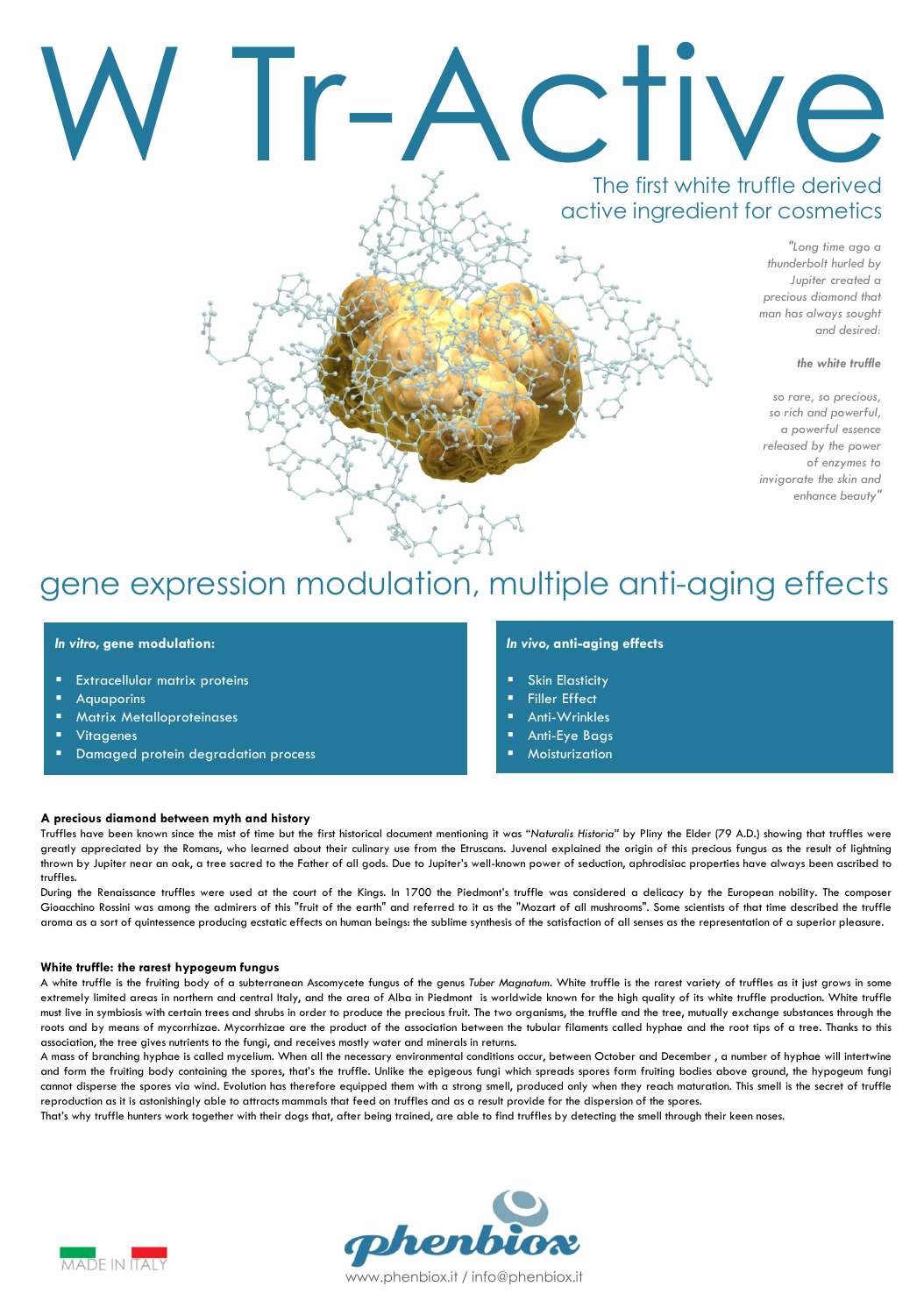# The chemistry of white truffle

Truffles strictly depend on other organisms to complete their life cycle as they need to establish symbiotic ectomycorrhizas with plant roots to produce fruiting bodies, and they are unable to spread their spores unless they are found and eaten by mammals. Therefore truffles use volatile signals throughout their life cycle to regulate their interactions with other organisms. Despite this fascinating natural function, the role of truffle volatiles molecules has been mainly investigated just for the commercial value of truffle aroma.

Both kind of interaction, with plant roots and with animals, despite are well substantiated and known, has not been studied in details due to the difficulties in working on these topics with fungi that cannot be easily grown in laboratory conditions. It is known that some of these volatiles affect the root architecture of plants under laboratory conditions, resulting in primary root shortening and root hair elongation. In nature, truffles attract mammals ranging from wild pigs to squirrels, which consume the fruiting bodies and contribute to spore dispersal.

All these interactions are mediated by organic compounds and to date more than 200 different molecules have been identified from truffle species. They are hydrocarbons with a high vapor pressure that might include alcohol, aldehyde, ketone functional groups and often contain sulfur atoms. Some of these molecules are synthetized through the catabolism of the L-methionine, other from the catabolism of the nonsulphur amminoacids, some are derived by fatty acids and finally some are terpenoids belonging to the class of the isoprenoids. Some compounds are common to many species while other are more characteristics of a specific truffle. Bis(methylthio)methane for example is the major contributor to the aroma of the white truffle, and it is not produced in black truffle. Other characteristic molecules of white truffle include 28 sulfur compounds as well as numerous isoprenoids, responsible of the characteristic aroma of this amazing fruit of the earth .

As mentioned some of these compounds are able to attract mammalian due to their similarities to some pheromones. An interesting experiment regarding the ability of the truffle aroma to play a role in man's behavior and preferences was performed through an assessment where pictures of normally clad women were shown to male and female subjects, some of whom were also exposed to a truffle aroma component. The subjects were asked to give a mark to the photographed women for sexual attractiveness. Those who had sniffed the substance gave higher marks than did the others. Such an effect, it is proposed, can explain why the white truffle aroma is so valued.

#### Gene expression modulation via microarrays analysis

The compounds that are constituting the "interactive" phytocomplex of the white truffle are hundreds, difficult to isolate, also because the white truffle cannot be grown in laboratory or artificial conditions, and therefore very difficult to be studied in terms of the interaction that can establish with plants and animals. These practical difficulties in performing laboratory researches explains why the literature regarding the potential biological effects of such an interesting phytocomplex is so poor giving basically no back ground to understand the biochemical bases that must exist due to the indirect evidences related to the fact that animals as well as man are so desperately seeking this truffles.

Using the exclusive bioliquefaction technology we have developed W Tr-Active, a new product that contains the 100 % of the amazing phytocomplex of the Italian white truffle.

To investigate the effect that the white truffle phytocomplex can deliver to the skin a microarray analysis of treated and untreated cell lines was performed in order to evaluate the gene expression modulation induced by W Tr-Active. Microarray analysis techniques are used in interpreting the data generated from experiments on DNA, RNA, and protein microarrays, which allow researchers to investigate the expression state of a large number of genes, in many cases an organism's entire genome.

Our experiments were performed on microarrays containing probes for the complete human genome and were therefore able to assess the modulation of over 42.500 RNA targets. Cell line were treated according to the selected protocol before extracting the RNA, in order to collect through the microarray analysis a complete picture of the modification induced in the gene transcription by our product at the selected time.

To have a more complete picture of the potential gene modulation that W Tr-Active is able to induce on the skin we have performed microarray analysis on two different cell lines: a keratinocytes model cell line (HaCaT) and a primary human dermal fibroblasts isolated from adult skin. The two cells lines were cultured according to the standard protocols than the samples were treated with W Tr-Active at 1% v/v and incubated for 6 hours before applying the RNA extraction protocol to treated and control cell samples.

The RNA samples is pre-screened to verify the quality of the samples than undergoes to microarray hybridizations on a chip containing the probes for the entire human genome. The chip is than scanned with a microarray scanner (Agilent Sure Scan High Resolution) and the acquired data were analyzed by specific software to evaluate the gene expression modulation.

To evaluate the cosmetic potential applications of W Tr-Active we have selected some gene clusters of specific relevance that have been studied in details evaluating their under or over expressions.

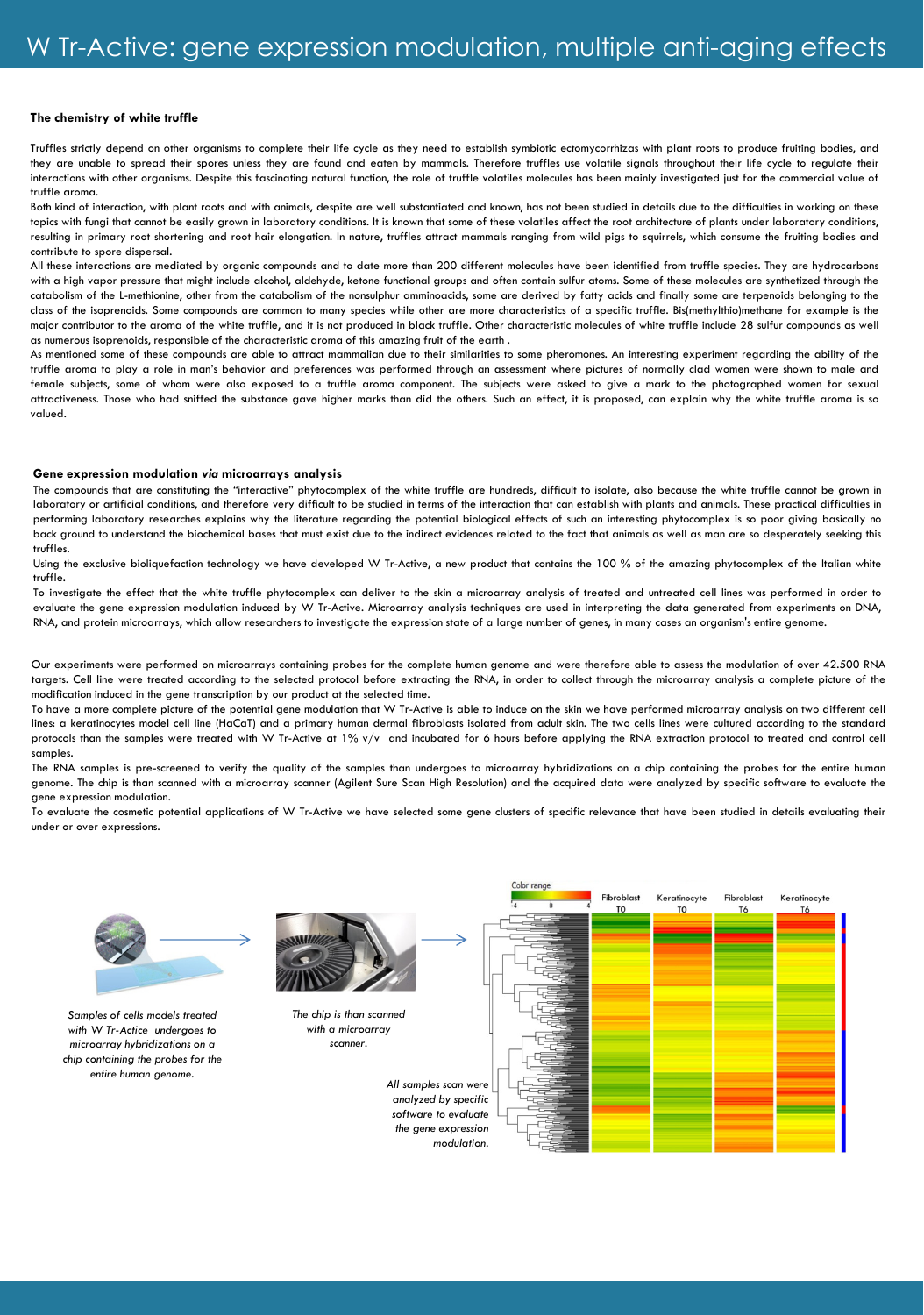# gene expression modulation

Up-regulated genes Down-regulated genes

Vitagenes Keratinocytes Up-regulated genes Sirtuins: SIRT5 sirtuin 5

Heat Shock Proteins: HSPA4L heat shock 70kDa protein

Telomerases: TERF2 telomeric repeat binding factor 2 TERT telomerase reverse transcriptase

Fibroblasts Up-regulated genes

Heat Shock Proteins: HSPA13 heat shock protein 70kDa family, member 13 HSPA6 heat shock 70kDa protein 6 HSPB11 heat shock protein family B (small), member 11 HSPD1 heat shock 60kDa protein 1 (chaperonin)

Telomerases: TEP1 telomerase-associated protein 1

#### Damaged protein degradation process Keratinocytes Up-regulated genes:

Ubiquitins: UBA6 ubiquitin-like modifier activating enzyme 6 UBD ubiquitin D UBE2D3 ubiquitin-conjugating enzyme E2D 3 UBE2E2 ubiquitin-conjugating enzyme E2E 2 UBE2N ubiquitin-conjugating enzyme E2N UBE2Q2L ubiquitin-conjugating enzyme E2Q family member 2-like UBE2R2 ubiquitin-conjugating enzyme E2R 2 UBE3A ubiquitin protein ligase E3A UBIAD1UbiA prenyltransferase UBL4A ubiquitin-like 4A

UBQLN1 ubiquilin 1 UBR3 ubiquitin protein ligase E3 component n-recognin 3 UBR4 ubiquitin protein ligase E3 component n-recognin 4

Proteasome PSMC3IP PSMC3 interacting protein (PSMC3IP) PSMD5 proteasome (prosome, macropain) 26S subunit, non-ATPase, 5 PSME4 proteasome (prosome, macropain) activator subunit 4

Fibroblast Up-regulated genes

#### Ubiquitins:

UBA7 ubiquitin-like modifier activating enzyme 7] UBD ubiquitin D UBE2DNL ubiquitin-conjugating enzyme E2D N-terminal like UBE2L6 ubiquitin-conjugating enzyme E2L 6 UBE2Q2L ubiquitin-conjugating enzyme E2Q family member 2-like UBR4 ubiquitin protein ligase E3 component n-recognin 4

#### Proteasome:

PSMB10 proteasome (prosome, macropain) subunit, beta type, 10 PSMB2 mRNA for proteasome beta 2 subunit variant protein PSMB8 proteasome (prosome, macropain) subunit, beta type, 8 PSMB9 proteasome (prosome, macropain) subunit, beta type, 9 PSMD5 proteasome (prosome, macropain) 26S subunit, non-ATPase, 5

#### Matrix Metalloproteinases

Keratinocytes Down-regulated genes:

MMP12 matrix metallopeptidase 12

MMP13 matrix metallopeptidase 13



MMP24 matrix metallopeptidase 24 (activates MMP2 by cleavage)

Fibroblasts Down-regulated genes: MMP11 matrix metallopeptidase 11 (stromelysin 3)

MMP16 matrix metallopeptidase 16 (activates MMP2 by cleavage) MMP24 matrix metallopeptidase 24 (activates MMP2 by cleavage)

#### Vitagenes

Modulation of endogenous cellular defense mechanisms via the stress response signaling a new approach in preventing aging. Maintenance of optimal long-term health conditions is accomplished by a complex network of longevity assurance processes that are controlled by vitagenes, a group of genes involved in preserving cellular homeostasis during stressful conditions.

Sirtuins: regulate important biological pathways and have been implicated in influencing a wide range of cellular processes like aging, transcription, apoptosis, inflammation and stress resistance, as well as energy efficiency and alertness during low-calorie situations.

Heat Shock Proteins: proteins that are produced by cells in response to exposure to stressful conditions. Many members of this group perform chaperone function by stabilizing new proteins to ensure correct folding or by helping to refold proteins that were damaged by the cell stress.

Telomerases: maintain telomere ends a region at each end of a chromatid, which protects the chromosome from deterioration. Due to each cell division the telomere ends become shorter, cells become senescent and cell division stops. The enzyme adds telomere units to the chromosome to prolong cell life.



#### Damaged protein degradation process

If any kind of damage occur to proteins folding or structure making it inactive, in order to avoid an accumulation of useless/potentially dangerous protein matter, specific degradation processes that recognize and hydrolyze these materials are present in cells.

Ubiquitins: can mark proteins in many ways and one of the main tasks is recognizing the damaged proteins addressing them for their degradation via the proteasome.

Proteasome: main function of the proteasome is to degrade unneeded or damaged proteins by proteolysis, a chemical reaction that breaks peptide bonds.

#### Extracellular matrix proteins

Keratinocytes Up-regulated genes

Ceramide synthases : CERS1ceramide synthase 1

#### Fibroblasts Up-regulated genes

Collagens :

COL19A1 collagen, type XIX, alpha 1 COL20A1 collagen, type XX, alpha 1 COL23A1 collagen, type XXIII, alpha 1 COL26A1 collagen, type XXVI, alpha 1

Fibronectins : FNDC3A fibronectin type III

Laminins : LAMA3 laminin, alpha 3 LAMB3 laminin, beta 3

Integrins : ITGB8 integrin, beta 8

Hyaluronan synthase : HAS1 hyaluronan synthase 1 HAS2 hyaluronan synthase 2 HAS3 hyaluronan synthase 3



A collection of extracellular molecules secreted by cells that provides structural and biochemical support to the surrounding cells.

Collagens: main structural proteins of the various connective tissues in animals.

Fibronectins: glycoproteins of the extracellular matrix that bind to integrins and to other extracellular matrix components such as collagen, fibrin etc.

Laminins: high-molecular weight proteins, a major component of the basal lamina (one of the layers of the basement membrane), a protein network foundation for most cells and organs.

Integrins: transmembrane receptors that are the bridges for cell-cell and cell-extracellular matrix (ECM) interactions.

Hyaluronan synthase: are membrane-bound enzymes which produce the glycosaminoglycan hyaluronan at the cell surface and extrude it through the membrane into the extracellular space.

Ceramide synthases: are integral membrane proteins of the endoplasmic reticulum that catalyzes the synthesis of ceramide.

#### Matrix Metalloproteinases Matrix metalloproteinases (MMPs) are zinc-dependent

endopeptidases. Collectively, these enzymes are capable of degrading all kinds of extracellular matrix proteins, but also can process a number bioactive molecules.

# Aquaporins

Keratinocytes Up-regulated genes: AQP3 aquaporin 3 AQP6 aquaporin 6 AQP7 aquaporin 7

Fibroblasts Up-regulated genes: AQP9 aquaporin 9

# Aquaporins

Aquaporins are integral membrane proteins from a larger family of major intrinsic proteins (MIP) that form pores in the membrane of biological cells. These proteins are membrane water channels that play critical roles in controlling the water contents of cells.